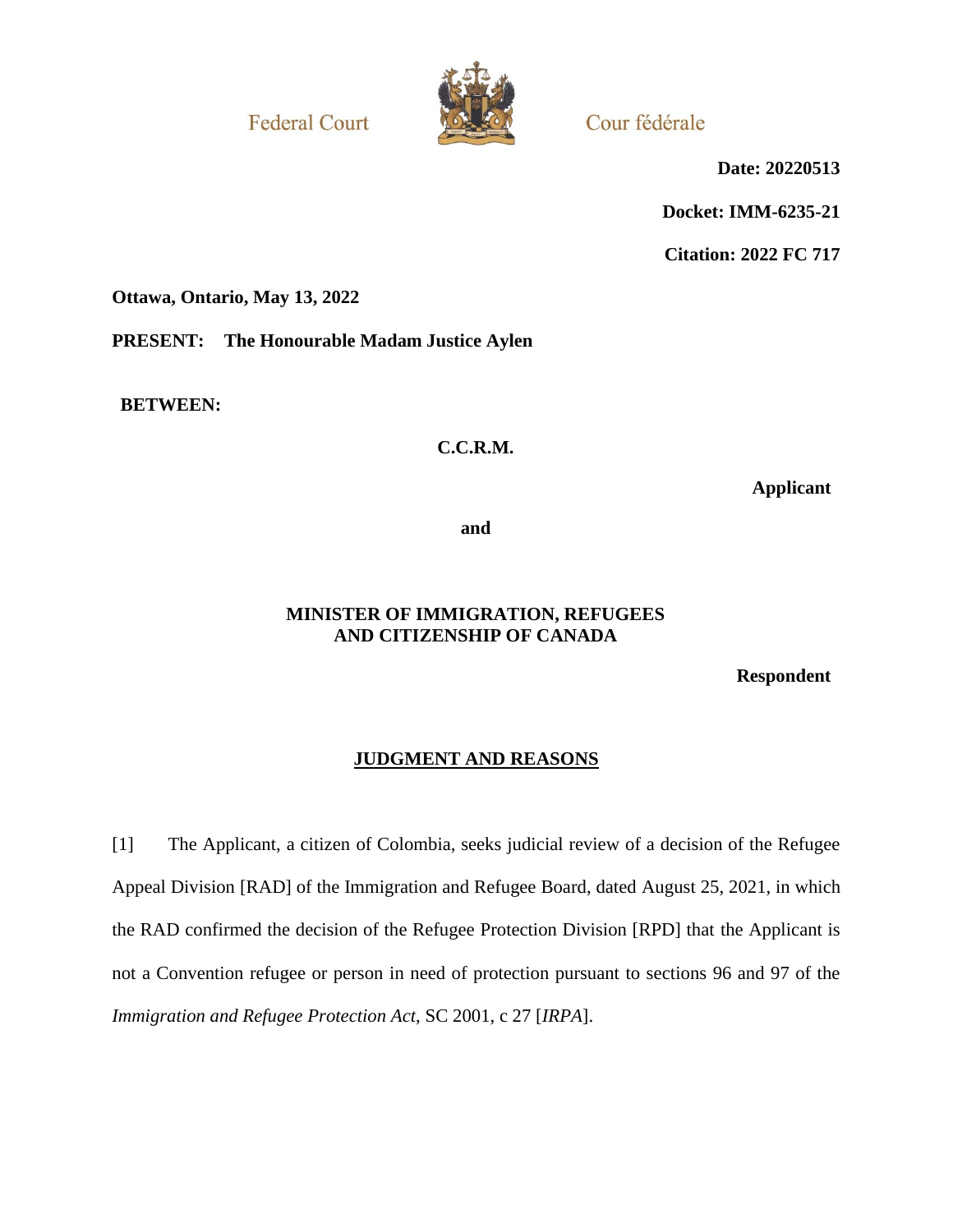[2] In the narrative attached to his Basis of Claim form, the Applicant states that he fled Colombia and came to Canada in May of 2019 following incidents of extortion and threats to his life from paramilitary groups on separate occasions in different parts of Colombia.

[3] From April 2013 to February 2016, the Applicant owned and operated a distribution company in the city of Acacias, Colombia. During this time, the Applicant was extorted by a paramilitary group and, until the end of 2015, made monthly payments of 400,000 pesos to the paramilitary group. However, in December 2015, the paramilitary group advised the Applicant that his monthly payment had increased to 1,000,000 pesos, which amount the Applicant refused to pay. Different members of the paramilitary group visited the Applicant in January of 2016 also demanding an increased extortion fee, which the Applicant continued to refuse to pay.

[4] On February 11, 2016, two armed members of the paramilitary group approached the Applicant on the street near his home and threatened to kill him if he did not pay the increased extortion amount. That night, the Applicant relocated to his friend's home located on the other side of Acacias and two days later, the Applicant relocated to Bogota where he resided with his mother.

[5] In June of 2016, the Applicant relocated to Barranquilla, Colombia, where he formed a new company to distribute beauty products to retailers. The Applicant registered the company under the names of his mother and brother in an attempt to avoid being tracked down by the paramilitary group.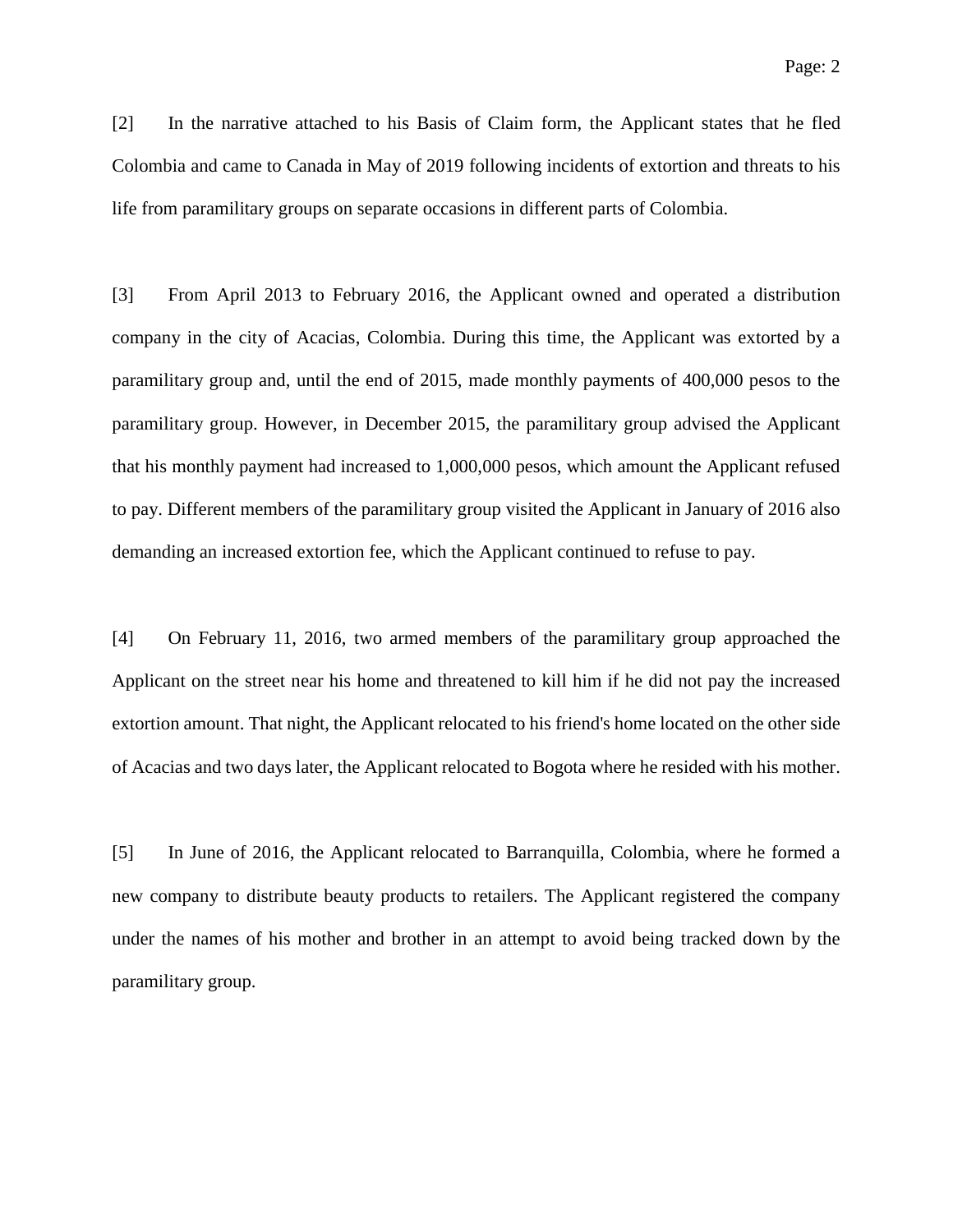[6] In March of 2017, a man came to the Applicant's home and made a business proposal. The Applicant did not feel comfortable with the terms of the proposed business arrangement, as he suspected that the man planned to use the Applicant's business as a cover for shipping narcotics. As a result, the Applicant refused the business arrangement. In April of 2017, the man returned and tried once again to convince the Applicant to agree to the business proposal, but the Applicant said he was still not interested.

[7] In May of 2017, two men, who identified themselves as members of the Clan Del Golfo, confronted the Applicant on the street and said that if he wanted to continue to conduct business in Barranquilla, he had to work with them. In an effort to buy himself some time, the Applicant told the men that he would have to think about their proposal.

[8] On June 14, 2017, the men returned and demanded 500,000 pesos per month from the Applicant for not agreeing to their business proposal. The Applicant refused to pay. As a result of this incident, the Applicant relocated to Bogota.

[9] On August 20, 2017, the Applicant relocated to Venezuela with his common-law partner. However, his common-law partner was facing threats to her life in Venezuela and they ultimately fled to the United States, albeit separately. After the Applicant's common-law partner's refugee claim in the United States was rejected, they decided to come to Canada.

[10] The Applicant entered Canada irregularly (and separately from his common-law partner) in May of 2019 and initiated a refugee claim.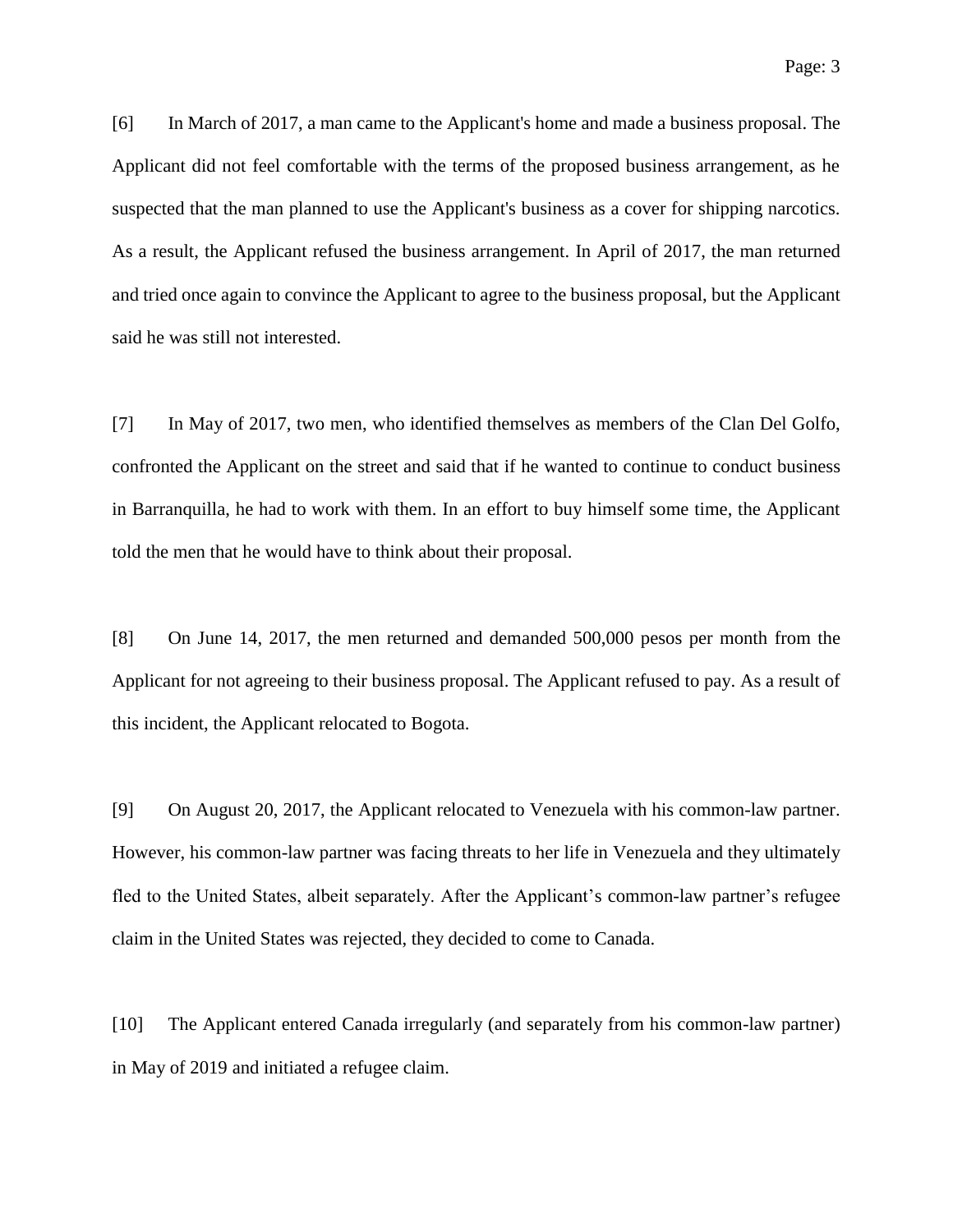[11] On November 27, 2020, the RPD rejected the Applicant's refugee claim. The RPD rejected the Applicant's section 96 claim due to a lack of nexus between the harm feared and a Convention ground. With respect to the section 97 claim, the determinative issue before the RPD was the finding that the Applicant had an internal flight alternative [IFA] available to him in Bucaramanga. The RPD found that, on a balance of probabilities, the agents of harm would not be motivated to pursue the Applicant in Bucaramanga and that it would not be unreasonable to expect the Applicant to relocate to Bucaramanga. In making these determinations, the RPD made two adverse credibility findings against the Applicant – one in relation to an omission from his narrative regarding his assertion that he had sensitive information about the Clan Del Golfo and the lack of a reasonable explanation for the omission, and the second in relation to the Applicant's failure to mention in his narrative or in his testimony that someone had approached his friend in Acacias seeking his whereabouts (as reflected in a letter from the Applicant's friend).

[12] The Applicant appealed the RPD's decision to the RAD, asserting that the RPD erred in its assessment of nexus, credibility and the IFA. The RAD found no error in relation to the RPD's assessment of the lack of nexus between the Applicant's fears and a Convention ground and concluded that the RPD was correct to assess the claim under section 97 of the *IRPA*.

[13] The RAD found that the RPD erred in impugning the Applicant's credibility. For all of the instances where adverse credibility findings were noted by the RPD, the RAD held that the RPD misapplied the concept of credibility, as the Applicant was not recounting facts or his actual experiences, but was speculating or giving opinions. The RAD found that the RPD did not have a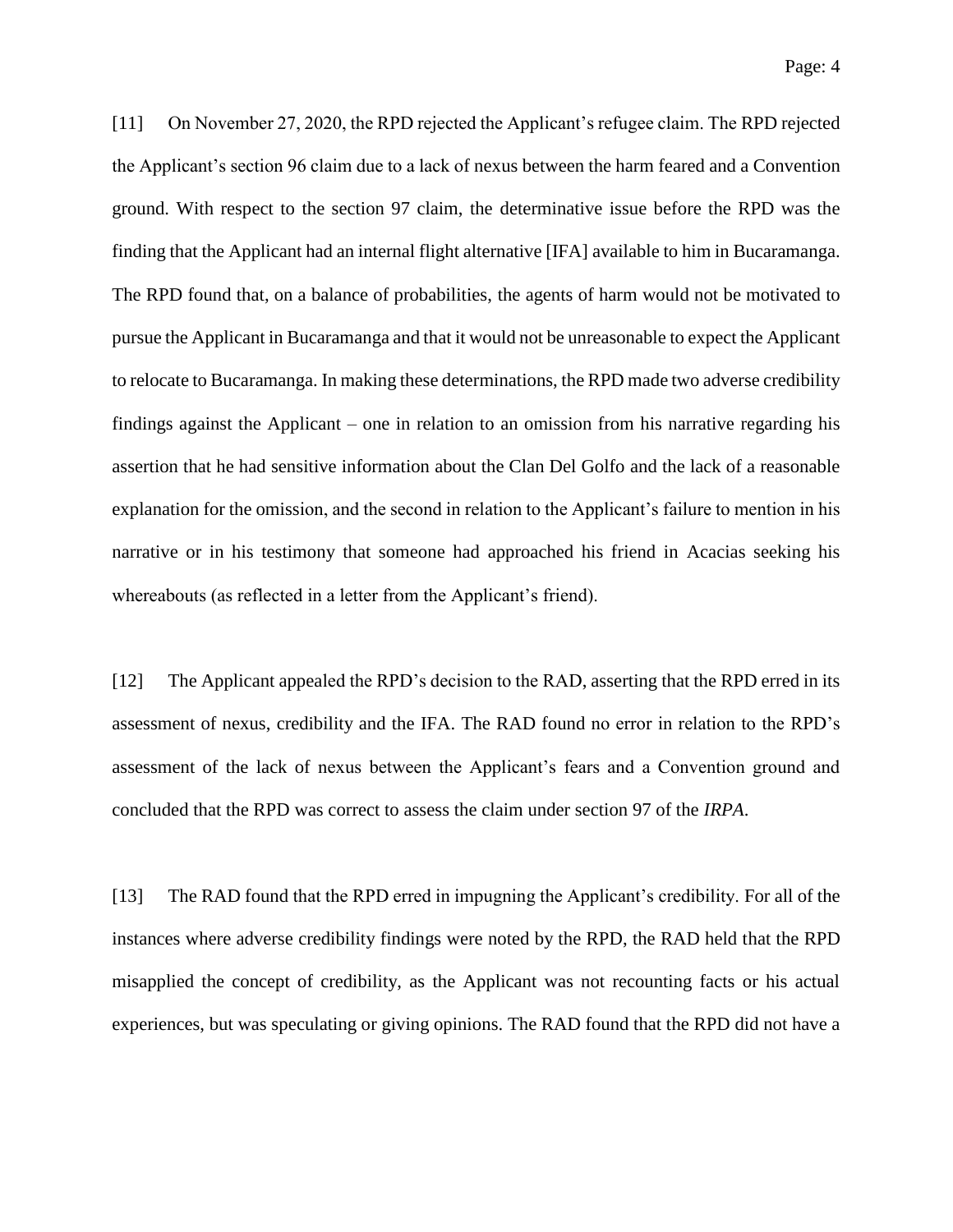sufficient basis to impugn the Applicant's credibility and the RAD made no adverse credibility findings against the Applicant.

[14] However, the RAD independently assessed the viability of Bucaramanga as an IFA and found that the Applicant had failed to demonstrate that the IFA was not viable, as: (i) the Applicant had failed to present sufficient credible and trustworthy evidence that the agents of harm are motivated to search out the Applicant in Bucaramanga; and (ii) the Applicant had failed to establish that it would be unreasonable, in his particular circumstances, for him to relocate to Bucaramanga.

[15] The Applicant asserts that the decision of the RAD should be set aside and his appeal sent back for redetermination on the basis that: (a) the RAD failed to address the objective country condition evidence; (b) the RAD's reasons are unintelligible; and (c) overall, the RAD's justification for selecting Bucaramanga was lacking.

[16] For the reasons that follow, the application for judicial review shall be dismissed.

## **I. Preliminary Matter**

[17] The Applicant included in his application record a request for an anonymity order, which request was not determined by the Court in advance of the hearing of this application. The Respondent does not oppose the requested anonymity order and the Court is satisfied that, in the circumstances, the requested anonymity order should be granted.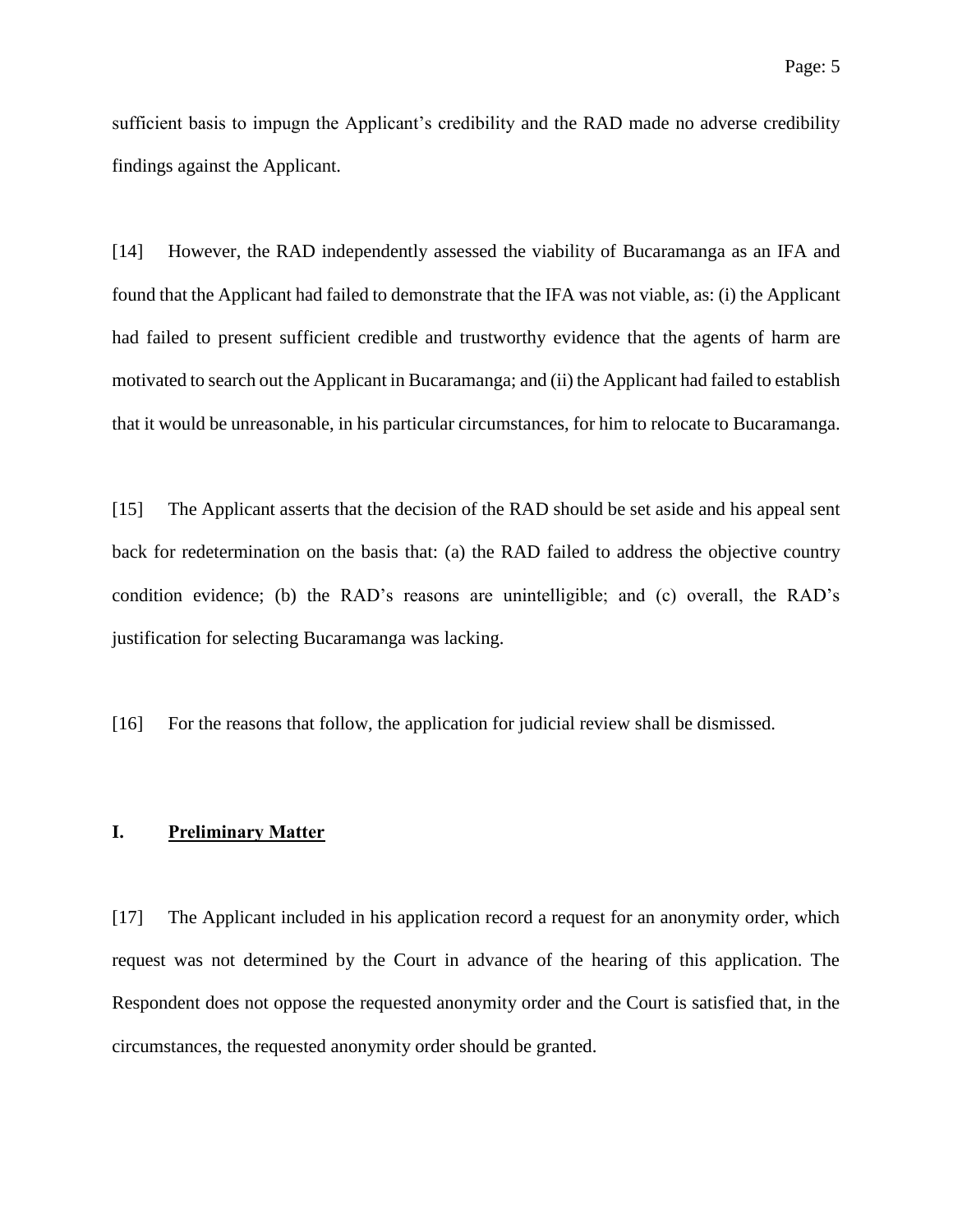#### **II. Analysis**

[18] The determination of the RAD regarding an IFA analysis is reviewable on the standard of reasonableness [see *Canada (Minister of Citizenship and Immigration) v Vavilov*, 2019 SCC 65; *Iyere v Canada (Minister of Citizenship and Immigration)*, 2018 FC 67 at para 16].

[19] When reviewing for reasonableness, the Court must determine whether the decision under review, including both its rationale and outcome, is transparent, intelligible and justified. A reasonable decision is one that is based on an internally coherent and rational chain of analysis and that is justified in relation to the facts and law that constrain the decision-maker. The burden is on the party challenging the decision to show that it is unreasonable [see *Vavilov*, supra at paras 15, 83, 85, 99, 100]. The Court will intervene only if it is satisfied there are sufficiently serious shortcomings in the decision such that it cannot be said to exhibit the requisite degree of justification, intelligibility and transparency [see *Adenjij-Adele v Canada (Minister of Citizenship and Immigration)*, 2020 FC 418 at para 11].

[20] The two-prong IFA test was described by Justice McHaffie in *Olusola v Canada (Citizenship and Immigration)*, 2020 FC 799 at paras 8-9 as follows:

> [8] To determine if a viable IFA exists, the RAD must be satisfied, on a balance of probabilities, that (1) the claimant will not be subject to persecution (on a "serious possibility" standard), or a section 97 danger or risk (on a "more likely than not" standard) in the proposed IFA; and (2) in all the circumstances, including circumstances particular to the claimant, conditions in the IFA are such that it would not be unreasonable for the claimant to seek refuge there: *Thirunavukkarasu* at pp 595–597; *Hamdan v Canada*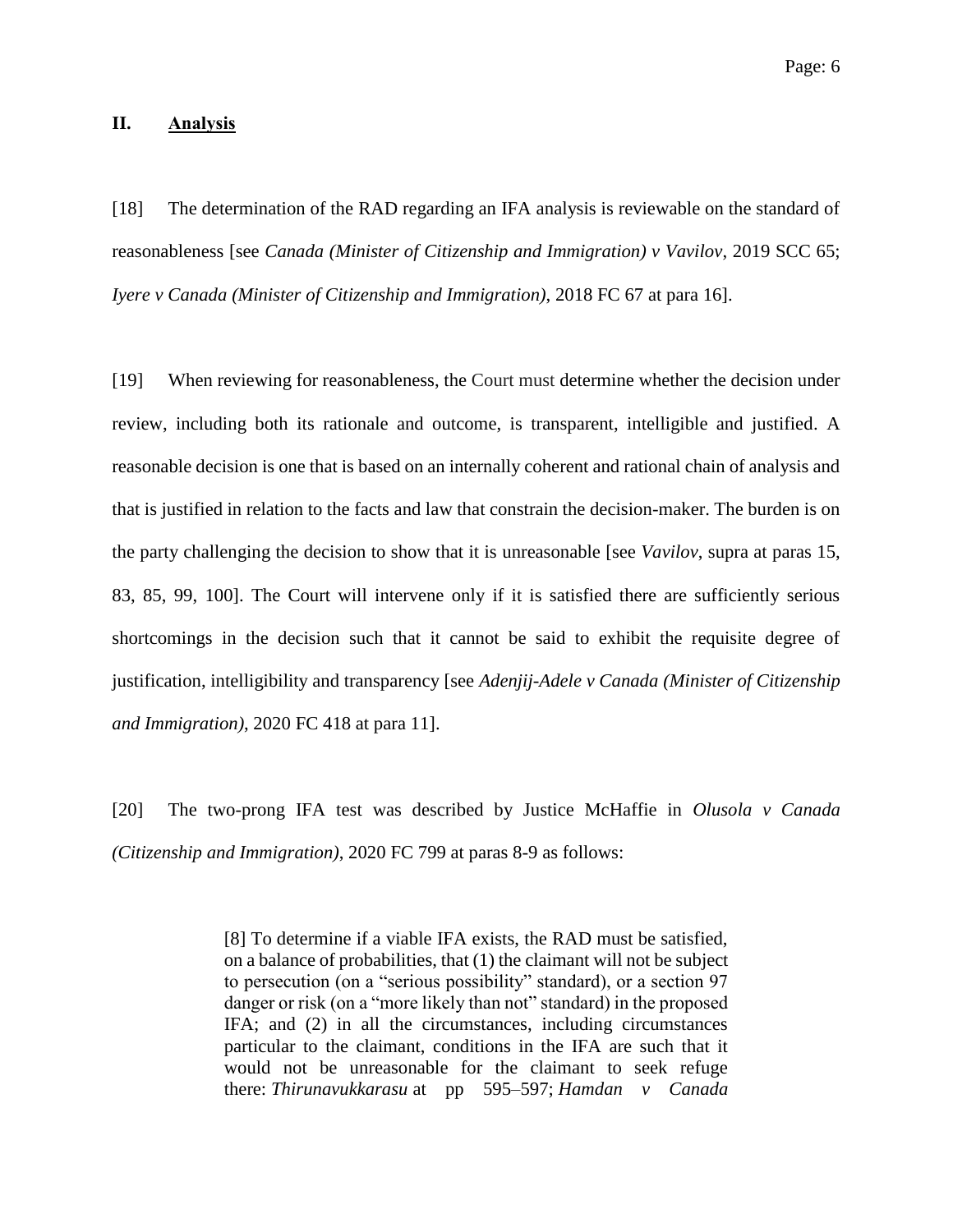#### *(Immigration, Refugees and Citizenship)*, 2017 FC 643 at paras 10– 12.

[9] Both of these "prongs" of the test must be satisfied to conclude that a refugee claimant has a viable IFA. The threshold on the second prong of the IFA test is a high one. There must be "actual and concrete evidence" of conditions that would jeopardize the applicants' lives and safety in travelling or temporarily relocating to a safe area: *Ranganathan v. Canada (Minister of Citizenship & Immigration)*, [2001] 2 F.C. 164 (Fed. C.A.) at para 15.

[21] The Applicant asserts that the RAD erred in that it failed to address in its reasons the objective country condition evidence included by the Applicant in his materials, which demonstrate that the Clan Del Golfo has a presence and influence in the geographical department of Meta, in which Bucaramanga is located. I reject this assertion. The objective country condition evidence on which the Applicant relies in support of this assertion is relevant to the Clan Del Golfo's ability to track down the Applicant in Bucaramanga. However, there was no dispute before the RPD or the RAD that the agents of harm had the means to track the Applicant down. The contentious issue before the RPD and the RAD was whether the agents of harm were motivated to track him down and the Applicant has not pointed the Court to any specific objective country condition documents going to motivation that were overlooked by the RAD.

[22] The Applicant further asserts that the RAD's reasons are unintelligible as they are contradictory – one the one hand, finding that there was no risk to the Applicant's life because the agents of harm are not motivated to locate him, and on the other hand, finding that in the IFA the Applicant could work in a different industry so as not to attract the attention of the agents of harm. The Applicant asserts that if there was no risk that the Applicant would be found in Bucaramanga,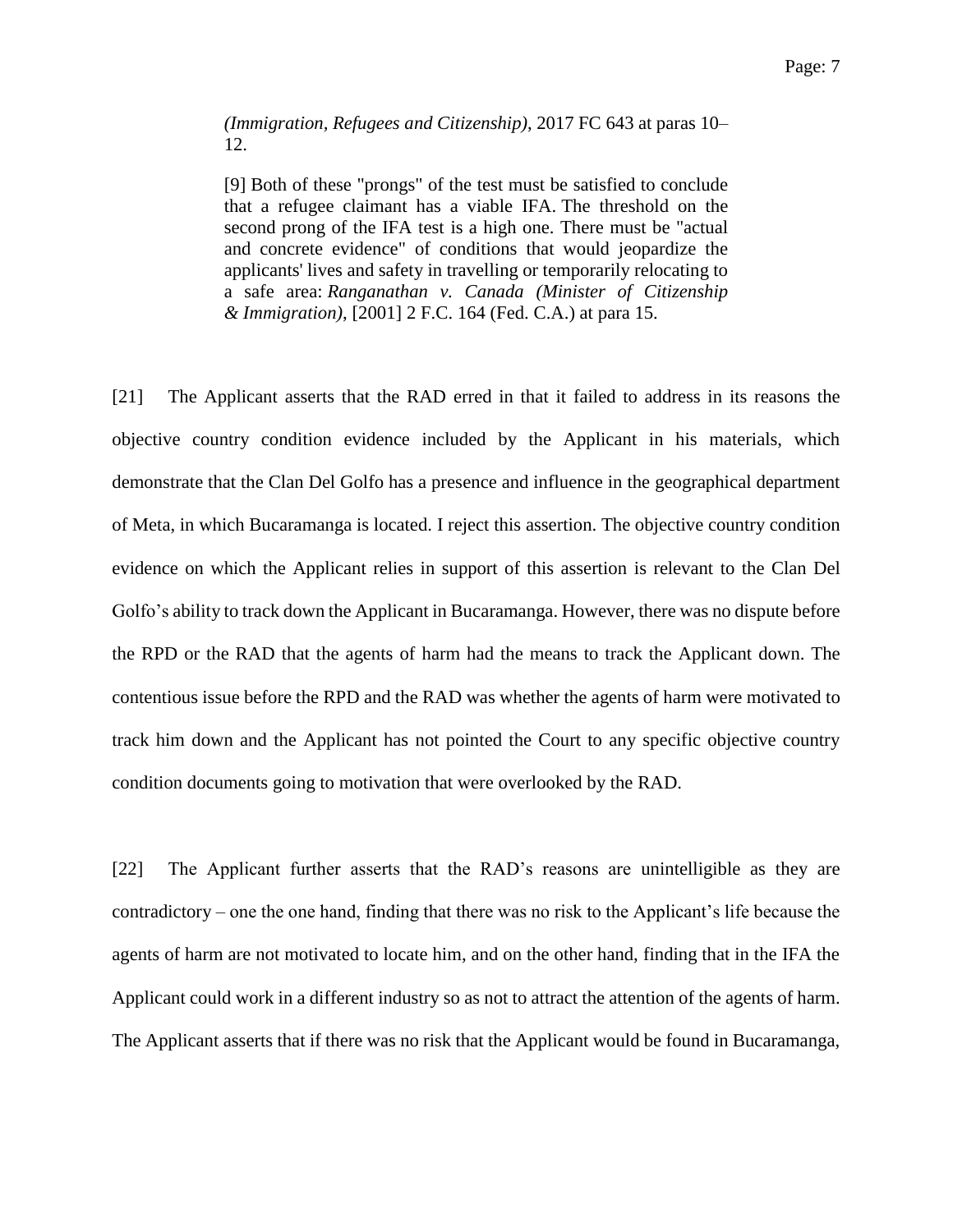there would be no reason for the RAD to indicate to the Applicant that he should change his profession.

[23] I reject this argument. The Applicant has mischaracterized the analysis undertaken, and the conclusions ultimately reached, by the RPD and the RAD. At the hearing before the RPD, the Applicant stated that if he were to return to Colombia, he would have no option but to resume his business activities which he stated would place him at risk of being extorted again. The RPD found that there was insufficient evidence to support the Applicant's assertion that operating a business would be his only option for supporting himself in Bucaramanga. The RPD made no finding that the Applicant would need to work in a different industry in Bucaramanga so as not to attract the attention of the agents of harm. Thereafter, on appeal to the RAD, the RAD focused on the Applicant's general ability to be employed and similarly made no finding of the nature asserted by the Applicant.

[24] Finally, the Applicant asserts that the RAD did not provide sufficient reasons for why Bucaramanga was a viable IFA, in light of the circumstances and the evidence put forward by the Applicant regarding his concerns for his safety. I reject this assertion. I agree with the Respondent that the onus was on the Applicant to negate the viability of the proposed IFA, not on the RAD to demonstrate that the proposed IFA was suitable [see *Ifaloye v Canada (Citizenship and Immigration*), 2021 FC 1110 at paras 2 and 27. Considering the RAD's reasons as a whole, I am satisfied that the RAD's IFA determination was based on an internally coherent and rational chain of analysis and was justified in relation to the evidence before it and the applicable legal principles.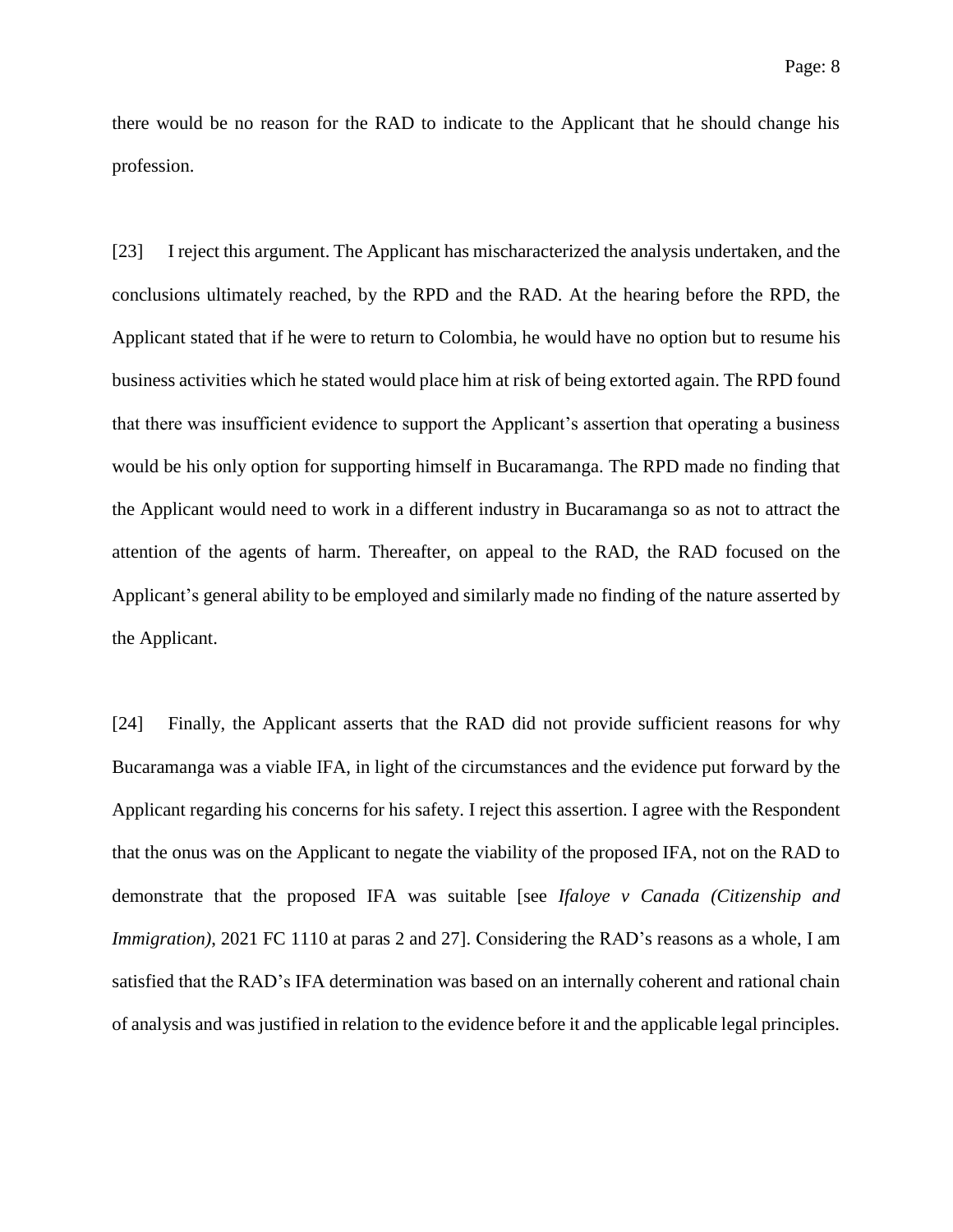[25] In his further memorandum of fact and law, the Applicant also asserted that the RPD made unclear and unfair assessments of the Applicant's credibility and improper plausibility findings that factored into the RPD's assessment of the first prong of the IFA test. However, the Court's role on this application is to review the decision of the RAD (who conducted its own independent IFA analysis and only adopted a small portion of the RPD's reasons), not the decision of the RPD and as such, this argument is not properly before the Court.

[26] In any event, the Court notes that the RAD rejected the RPD's credibility findings and made no adverse credibility finding against the Applicant. The RAD also rejected the Applicant's assertion that the RPD made any plausibility findings. Rather, the RAD held that the RPD simply noted that there was an insufficiency of evidence to support the assertions and submissions made by the Applicant regarding the agents of harm. I see no error in the RAD's reasons in this regard. The fact that the RAD found the Applicant's evidence to be credible does not alleviate the need to provide sufficient objective evidence in support of his claim [see *Iyere v Canada (Minister of Citizenship and Immigration)*, 2018 FC 67 at para 37], which the RAD reasonably found the Applicant had failed to do.

### **III. Conclusion**

[27] As the Applicant has failed to meet his burden of demonstrating that the RAD's decision was unreasonable, the application for judicial review shall be dismissed.

[28] The parties propose no question for certification and I agree that none arises.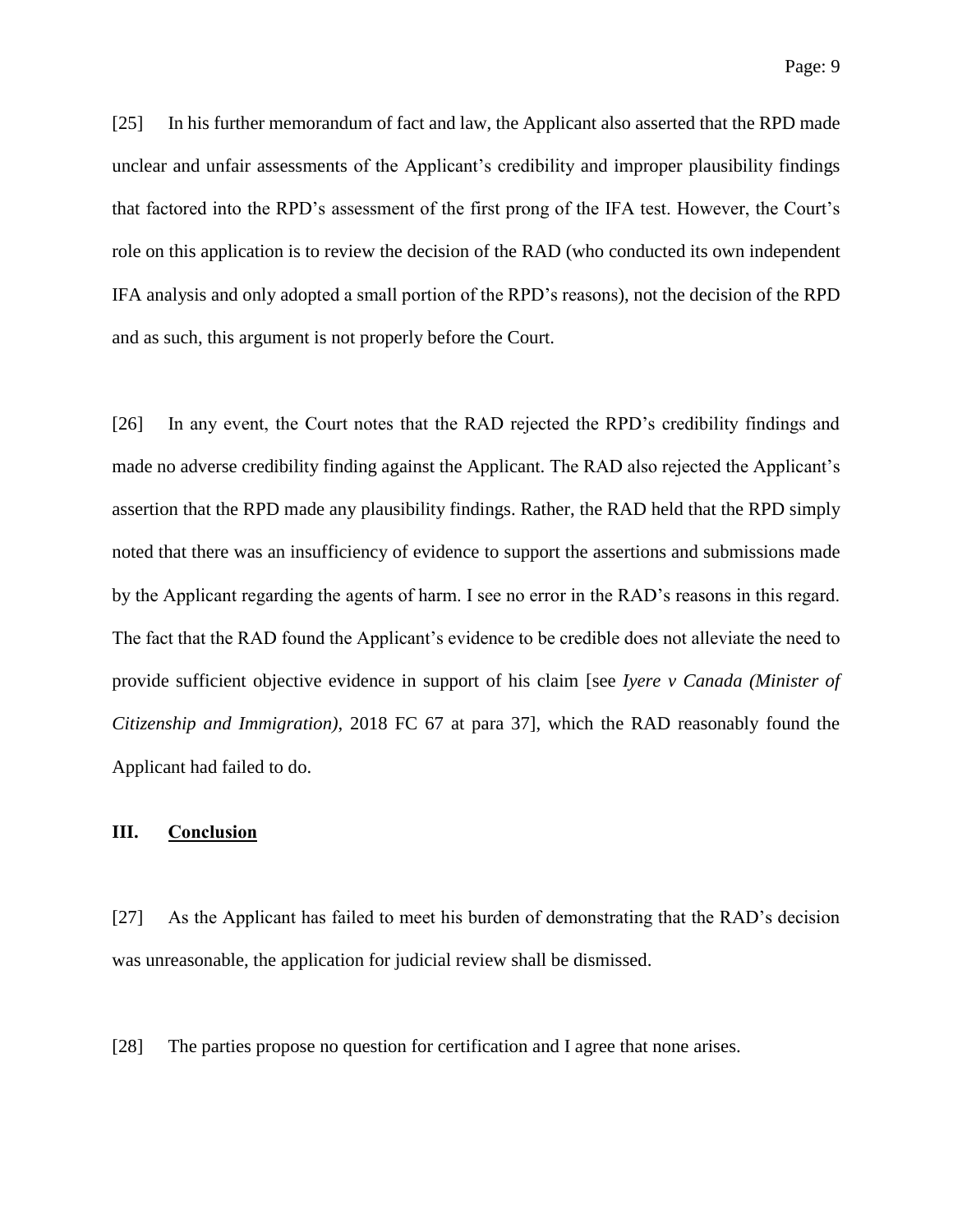## **JUDGMENT in IMM-6235-21**

# **THIS COURT'S JUDGMENT is that**:

- 1. All documents and recorded entries that are prepared by the Court and which may be made available to the public shall be amended and/or redacted to the extent necessary to make the identity of the Applicant anonymous.
- 2. The application for judicial review is dismissed.
- 3. The parties proposed no question for certification and none arises.

"Mandy Aylen"

Judge